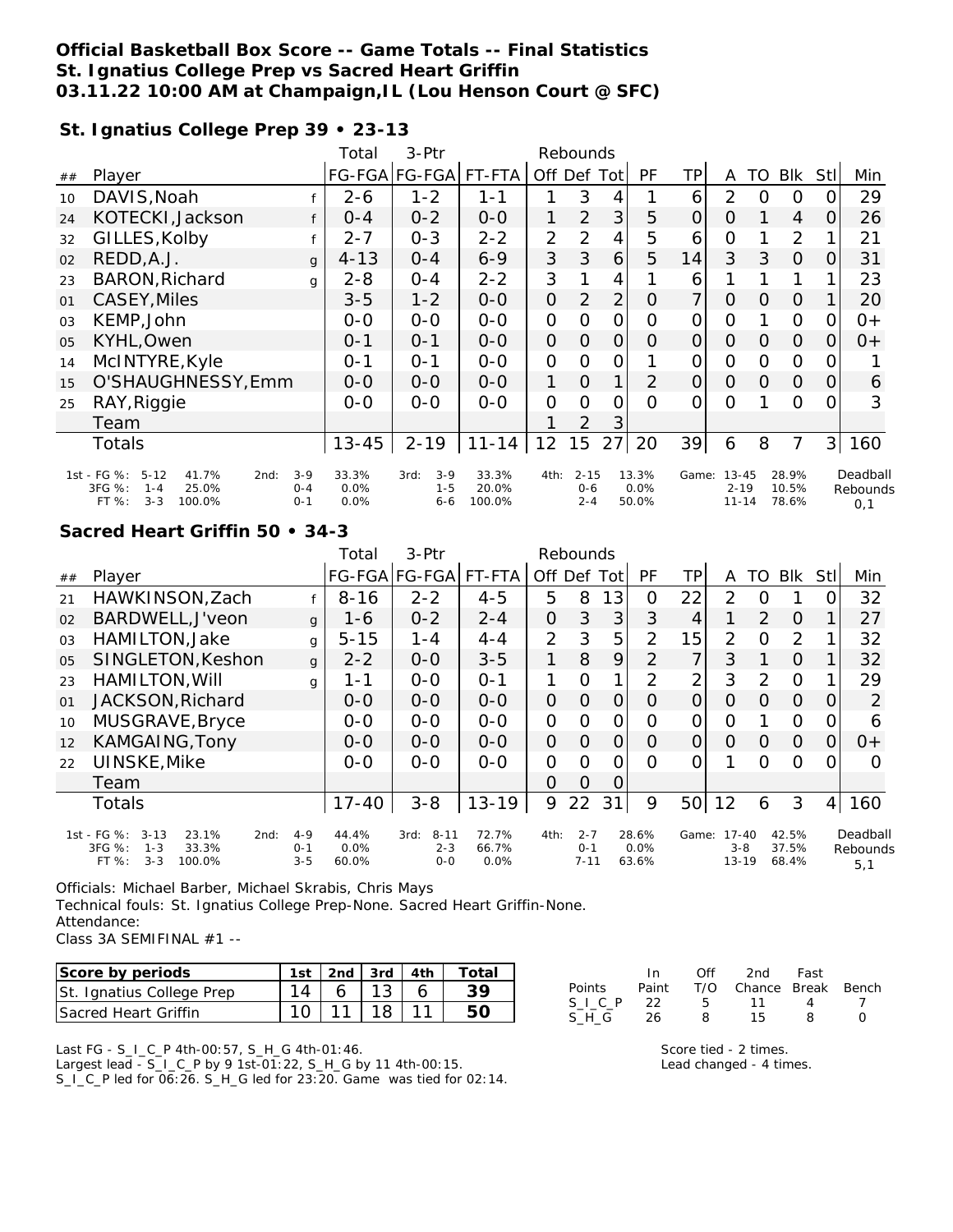## **St. Ignatius College Prep vs Sacred Heart Griffin 03.11.22 10:00 AM at Champaign,IL (Lou Henson Court @ SFC) 1st PERIOD Play-by-Play (Page 1)**

|      |            |                | Time Score Margi HOME/VISITOR        | Time Score Margi HOME/VISITOR |       |     |        |              |       |
|------|------------|----------------|--------------------------------------|-------------------------------|-------|-----|--------|--------------|-------|
| 07:2 |            |                | MISSED 3 PTR by BARON, Richard       |                               |       |     |        |              |       |
| 07:2 |            |                | REBOUND (DEF) by SINGLETON, Keshon   |                               | In    | Off | 2nd    | Fast         |       |
| 07:1 |            |                | MISSED LAYUP by BARDWELL, J'veon     | 1st period-only               | Paint | T/O | Chance | <b>Break</b> | Bench |
| 07:1 |            |                | BLOCK by KOTECKI, Jackson            | St. Ignatius College Prep     | 8     | 2   | 4      | 2            | 5     |
| 07:1 |            |                | REBOUND (OFF) by HAMILTON, Jake      | Sacred Heart Griffin          | 4     | 0   | 6      | 0            | 0     |
| 07:0 |            |                | MISSED 3 PTR by HAMILTON, Jake       |                               |       |     |        |              |       |
| 07:0 |            |                | REBOUND (OFF) by HAWKINSON, Zach     |                               |       |     |        |              |       |
| 07:0 |            |                | FOUL by GILLES, Kolby (P1T1)         |                               |       |     |        |              |       |
| 06:4 | $3-0$      | H 3            | GOOD! 3 PTR by HAWKINSON, Zach       |                               |       |     |        |              |       |
| 06:4 |            |                | ASSIST by SINGLETON, Keshon          |                               |       |     |        |              |       |
| 06:2 |            |                | MISSED JUMPER by GILLES, Kolby       |                               |       |     |        |              |       |
| 06:0 |            |                | REBOUND (OFF) by GILLES, Kolby       |                               |       |     |        |              |       |
| 05:2 | $3 - 2$    | H 1            | GOOD! LAYUP by GILLES, Kolby [PNT]   |                               |       |     |        |              |       |
| 04:5 |            |                | FOUL by GILLES, Kolby (P2T2)         |                               |       |     |        |              |       |
| 04:5 | $4 - 2$    | H 2            | GOOD! FT SHOT by HAMILTON, Jake      |                               |       |     |        |              |       |
| 04:5 | $5 - 2$    | H <sub>3</sub> | GOOD! FT SHOT by HAMILTON, Jake      |                               |       |     |        |              |       |
| 04:4 |            |                | FOUL by BARDWELL, J'veon (P1T1)      |                               |       |     |        |              |       |
| 04:4 | $5 - 3$    | H <sub>2</sub> | GOOD! FT SHOT by REDD, A.J.          |                               |       |     |        |              |       |
| 04:4 | $5 - 4$    | H 1            | GOOD! FT SHOT by REDD, A.J.          |                               |       |     |        |              |       |
| 04:3 |            |                | MISSED 3 PTR by BARDWELL, J'veon     |                               |       |     |        |              |       |
| 04:3 |            |                | REBOUND (DEF) by DAVIS, Noah         |                               |       |     |        |              |       |
| 04:1 |            |                | MISSED LAYUP by KOTECKI, Jackson     |                               |       |     |        |              |       |
| 04:1 |            |                | <b>BLOCK by HAMILTON, Jake</b>       |                               |       |     |        |              |       |
| 04:1 |            |                |                                      |                               |       |     |        |              |       |
|      |            |                | REBOUND (DEF) by SINGLETON, Keshon   |                               |       |     |        |              |       |
| 04:1 |            |                | TURNOVR by HAMILTON, Will            |                               |       |     |        |              |       |
| 04:0 |            |                | MISSED LAYUP by BARON, Richard       |                               |       |     |        |              |       |
| 04:0 |            |                | REBOUND (OFF) by BARON, Richard      |                               |       |     |        |              |       |
| 04:0 | $5-6$      | V <sub>1</sub> | GOOD! LAYUP by BARON, Richard [PNT]  |                               |       |     |        |              |       |
| 03:5 |            |                | MISSED JUMPER by HAWKINSON, Zach     |                               |       |     |        |              |       |
| 03:5 |            |                | BLOCK by KOTECKI, Jackson            |                               |       |     |        |              |       |
| 03:4 |            |                | REBOUND (OFF) by HAWKINSON, Zach     |                               |       |     |        |              |       |
| 03:4 |            |                | MISSED JUMPER by HAWKINSON, Zach     |                               |       |     |        |              |       |
| 03:4 |            |                | REBOUND (DEF) by KOTECKI, Jackson    |                               |       |     |        |              |       |
| 03:2 | $5-9$      | V 4            | GOOD! 3 PTR by CASEY, Miles          |                               |       |     |        |              |       |
| 03:2 |            |                | ASSIST by REDD, A.J.                 |                               |       |     |        |              |       |
| 03:0 |            |                | MISSED LAYUP by BARDWELL, J'veon     |                               |       |     |        |              |       |
| 03:0 |            |                | REBOUND (DEF) by CASEY, Miles        |                               |       |     |        |              |       |
| 02:3 | $5 - 11$   | $V_6$          | GOOD! LAYUP by DAVIS, Noah [PNT]     |                               |       |     |        |              |       |
| 02:3 |            |                | ASSIST by REDD, A.J.                 |                               |       |     |        |              |       |
| 02:3 |            |                | FOUL by HAMILTON, Will (P1T2)        |                               |       |     |        |              |       |
| 02:3 |            |                | TIMEOUT media                        |                               |       |     |        |              |       |
| 02:3 | $5 - 12$   | V 7            | GOOD! FT SHOT by DAVIS, Noah         |                               |       |     |        |              |       |
| 02:2 |            |                | MISSED JUMPER by HAMILTON, Jake      |                               |       |     |        |              |       |
| 02:2 |            |                | REBOUND (DEF) by REDD, A.J.          |                               |       |     |        |              |       |
| 02:0 |            |                | MISSED 3 PTR by BARON, Richard       |                               |       |     |        |              |       |
| 02:0 |            |                | REBOUND (DEF) by SINGLETON, Keshon   |                               |       |     |        |              |       |
| 02:0 |            |                | FOUL by REDD, A.J. (P1T3)            |                               |       |     |        |              |       |
| 01:2 |            |                | MISSED JUMPER by HAMILTON, Jake      |                               |       |     |        |              |       |
| 01:2 |            |                | REBOUND (DEF) by BARON, Richard      |                               |       |     |        |              |       |
| 01:2 | $5 - 14$   | V <sub>9</sub> | GOOD! LAYUP by CASEY, Miles [FB/PNT] |                               |       |     |        |              |       |
| 01:2 |            |                | ASSIST by BARON, Richard             |                               |       |     |        |              |       |
| 01:0 | $7 - 14$   | V 7            | GOOD! LAYUP by HAWKINSON, Zach [PNT] |                               |       |     |        |              |       |
| 00:4 |            |                | MISSED 3 PTR by KOTECKI, Jackson     |                               |       |     |        |              |       |
| 00:4 |            |                | REBOUND (DEF) by HAMILTON, Jake      |                               |       |     |        |              |       |
| 00:3 |            |                | MISSED LAYUP by HAWKINSON, Zach      |                               |       |     |        |              |       |
| 00:3 |            |                | REBOUND (OFF) by HAWKINSON, Zach     |                               |       |     |        |              |       |
| 00:3 | $9 - 14$   | V 5            | GOOD! LAYUP by HAWKINSON, Zach [PNT] |                               |       |     |        |              |       |
| 00:3 |            |                | FOUL by DAVIS, Noah (P1T4)           |                               |       |     |        |              |       |
|      | 00:3 10-14 | V 4            | GOOD! FT SHOT by HAWKINSON, Zach     |                               |       |     |        |              |       |
| 00:0 |            |                | MISSED LAYUP by DAVIS, Noah          |                               |       |     |        |              |       |
| 00:0 |            |                | REBOUND (DEF) by SINGLETON, Keshon   |                               |       |     |        |              |       |
| 00:0 |            |                | MISSED LAYUP by HAMILTON, Jake       |                               |       |     |        |              |       |
| 00:0 |            |                | BLOCK by KOTECKI, Jackson            |                               |       |     |        |              |       |
| 00:0 |            |                | REBOUND (DEF) by (DEADBALL)          |                               |       |     |        |              |       |
|      |            |                |                                      |                               |       |     |        |              |       |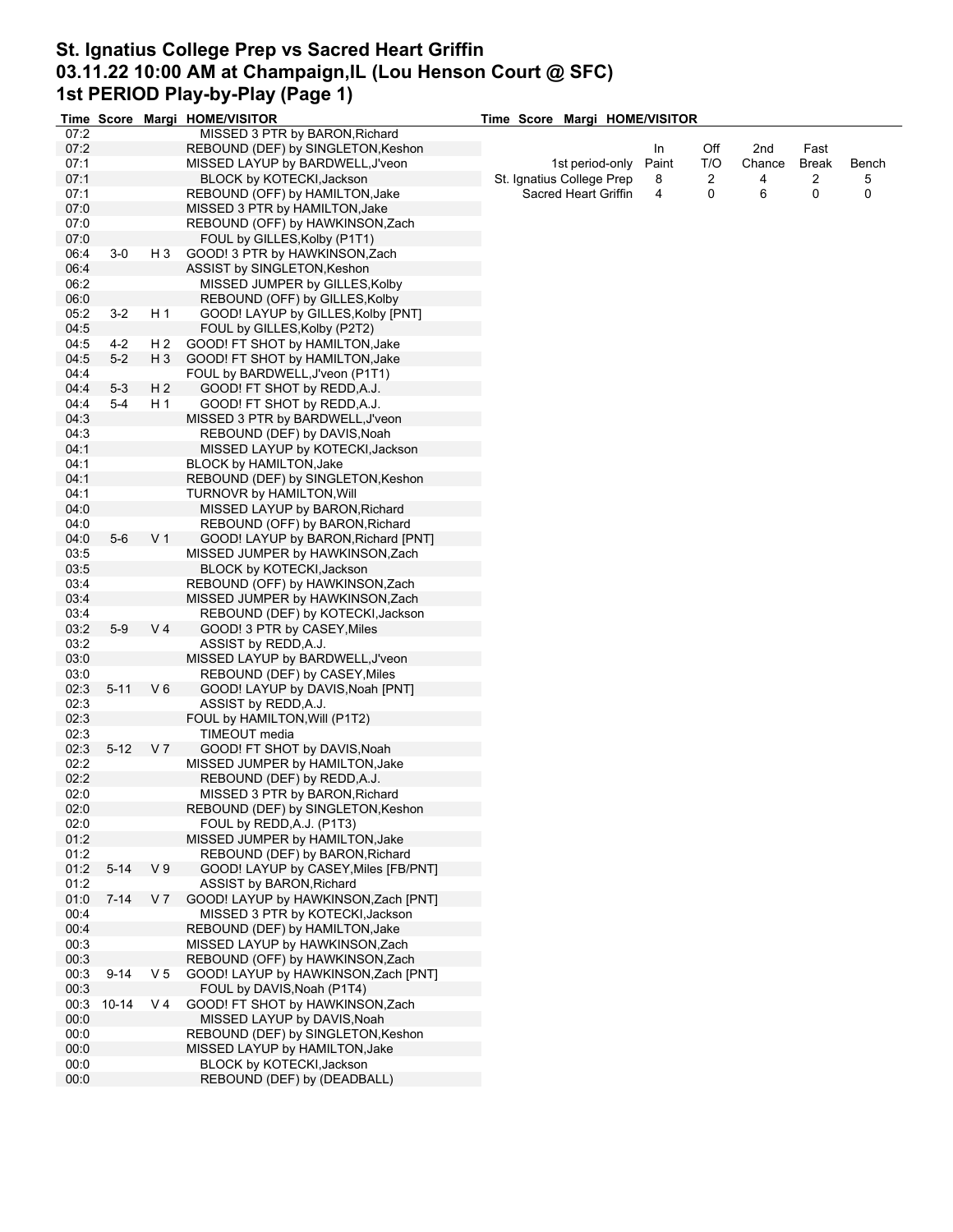## **St. Ignatius College Prep vs Sacred Heart Griffin 03.11.22 10:00 AM at Champaign,IL (Lou Henson Court @ SFC) 2nd PERIOD Play-by-Play (Page 1)**

|      | <b>Time Score</b> |                | Margi HOME/VISITOR                        | Time Score Margi HOME/VISITOR |                      |       |     |        |              |       |
|------|-------------------|----------------|-------------------------------------------|-------------------------------|----------------------|-------|-----|--------|--------------|-------|
| 07:4 | $12 - 14$         | V <sub>2</sub> | GOOD! LAYUP by HAWKINSON, Zach [PNT]      |                               |                      |       |     |        |              |       |
| 07:4 |                   |                | ASSIST by SINGLETON, Keshon               |                               |                      | In    | Off | 2nd    | Fast         |       |
| 07:3 |                   |                | MISSED LAYUP by REDD, A.J.                |                               | 2nd period-only      | Paint | T/O | Chance | <b>Break</b> | Bench |
| 07:3 |                   |                | REBOUND (OFF) by REDD, A.J.               | St. Ignatius College Prep     |                      | 6     | 0   | 0      | 2            | 0     |
| 07:2 |                   |                | TURNOVR by GILLES, Kolby                  |                               | Sacred Heart Griffin | 8     | 4   | 2      | 2            | 0     |
| 07:1 |                   |                | STEAL by BARDWELL, J'veon                 |                               |                      |       |     |        |              |       |
|      |                   |                |                                           |                               |                      |       |     |        |              |       |
| 07:1 |                   |                | TURNOVR by SINGLETON, Keshon              |                               |                      |       |     |        |              |       |
| 07:1 |                   |                | STEAL by GILLES, Kolby                    |                               |                      |       |     |        |              |       |
| 07:0 |                   |                | FOUL by BARON, Richard (P1T5)             |                               |                      |       |     |        |              |       |
| 07:0 |                   |                | <b>TURNOVR by BARON, Richard</b>          |                               |                      |       |     |        |              |       |
| 06:2 |                   |                | MISSED LAYUP by HAWKINSON, Zach           |                               |                      |       |     |        |              |       |
| 06:2 |                   |                | REBOUND (DEF) by (TEAM)                   |                               |                      |       |     |        |              |       |
| 06:0 |                   |                | TURNOVR by REDD, A.J.                     |                               |                      |       |     |        |              |       |
| 06:0 |                   |                | STEAL by SINGLETON, Keshon                |                               |                      |       |     |        |              |       |
| 06:0 | 14-14             | T 1            | GOOD! LAYUP by SINGLETON, Keshon [FB/PNT] |                               |                      |       |     |        |              |       |
| 05.3 |                   |                | MISSED 3 PTR by KOTECKI, Jackson          |                               |                      |       |     |        |              |       |
| 05:3 |                   |                |                                           |                               |                      |       |     |        |              |       |
|      |                   |                | REBOUND (OFF) by O'SHAUGHNESSY, Emmet     |                               |                      |       |     |        |              |       |
| 05:2 |                   |                | MISSED 3 PTR by GILLES, Kolby             |                               |                      |       |     |        |              |       |
| 05:2 |                   |                | REBOUND (DEF) by HAMILTON, Jake           |                               |                      |       |     |        |              |       |
| 05:1 |                   |                | MISSED LAYUP by HAWKINSON, Zach           |                               |                      |       |     |        |              |       |
| 05:1 |                   |                | <b>BLOCK by GILLES, Kolby</b>             |                               |                      |       |     |        |              |       |
| 05:1 |                   |                | REBOUND (OFF) by (DEADBALL)               |                               |                      |       |     |        |              |       |
| 05:1 |                   |                | FOUL by O'SHAUGHNESSY, Emmet (P1T6)       |                               |                      |       |     |        |              |       |
| 05:0 | $16-14$           | H <sub>2</sub> | GOOD! LAYUP by HAMILTON, Jake [PNT]       |                               |                      |       |     |        |              |       |
| 05:0 |                   |                | TURNOVR by REDD, A.J.                     |                               |                      |       |     |        |              |       |
|      |                   |                |                                           |                               |                      |       |     |        |              |       |
| 05:0 |                   |                | STEAL by HAMILTON, Jake                   |                               |                      |       |     |        |              |       |
| 04:5 |                   |                | MISSED JUMPER by HAMILTON, Jake           |                               |                      |       |     |        |              |       |
| 04:5 |                   |                | BLOCK by KOTECKI, Jackson                 |                               |                      |       |     |        |              |       |
| 04:5 |                   |                | REBOUND (OFF) by HAMILTON, Jake           |                               |                      |       |     |        |              |       |
| 04:4 |                   |                | FOUL by GILLES, Kolby (P3T7)              |                               |                      |       |     |        |              |       |
| 04:4 | 17-14             | H <sub>3</sub> | GOOD! FT SHOT by HAMILTON, Jake           |                               |                      |       |     |        |              |       |
| 04:4 | 18-14             |                | H4 GOOD! FT SHOT by HAMILTON, Jake        |                               |                      |       |     |        |              |       |
| 03:5 |                   |                | MISSED LAYUP by CASEY, Miles              |                               |                      |       |     |        |              |       |
| 03:5 |                   |                | REBOUND (DEF) by BARDWELL, J'veon         |                               |                      |       |     |        |              |       |
| 03:1 | $20 - 14$         | H 6            | GOOD! LAYUP by HAMILTON, Jake [PNT]       |                               |                      |       |     |        |              |       |
| 03:1 |                   |                | ASSIST by UINSKE, Mike                    |                               |                      |       |     |        |              |       |
| 03:0 | 20-16             | H 4            | GOOD! JUMPER by REDD, A.J. [PNT]          |                               |                      |       |     |        |              |       |
|      |                   |                |                                           |                               |                      |       |     |        |              |       |
| 02:4 |                   |                | FOUL by KOTECKI, Jackson (P1T8)           |                               |                      |       |     |        |              |       |
| 02:4 |                   |                | MISSED FT SHOT by HAWKINSON, Zach         |                               |                      |       |     |        |              |       |
| 02:4 |                   |                | REBOUND (OFF) by (DEADBALL)               |                               |                      |       |     |        |              |       |
| 02:4 | $21 - 16$         | H 5            | GOOD! FT SHOT by HAWKINSON, Zach          |                               |                      |       |     |        |              |       |
| 02:2 |                   |                | MISSED 3 PTR by REDD, A.J.                |                               |                      |       |     |        |              |       |
| 02:2 |                   |                | REBOUND (DEF) by HAWKINSON, Zach          |                               |                      |       |     |        |              |       |
| 02:1 |                   |                | FOUL by REDD, A.J. (P2T9)                 |                               |                      |       |     |        |              |       |
| 02:1 |                   |                | MISSED FT SHOT by HAMILTON, Will          |                               |                      |       |     |        |              |       |
| 02:1 |                   |                | REBOUND (DEF) by DAVIS, Noah              |                               |                      |       |     |        |              |       |
| 01:5 |                   |                | TURNOVR by RAY, Riggie                    |                               |                      |       |     |        |              |       |
| 01:3 |                   |                |                                           |                               |                      |       |     |        |              |       |
|      |                   |                | MISSED JUMPER by HAMILTON, Jake           |                               |                      |       |     |        |              |       |
| 01:3 |                   |                | REBOUND (DEF) by DAVIS, Noah              |                               |                      |       |     |        |              |       |
|      | 01:2 21-18        | H <sub>3</sub> | GOOD! LAYUP by REDD, A.J. [FB/PNT]        |                               |                      |       |     |        |              |       |
| 01:2 |                   |                | FOUL by HAMILTON, Will (P2T3)             |                               |                      |       |     |        |              |       |
| 01:2 |                   |                | MISSED FT SHOT by REDD, A.J.              |                               |                      |       |     |        |              |       |
| 01:2 |                   |                | REBOUND (DEF) by HAWKINSON, Zach          |                               |                      |       |     |        |              |       |
| 01:1 |                   |                | MISSED 3 PTR by HAMILTON, Jake            |                               |                      |       |     |        |              |       |
| 01:1 |                   |                | REBOUND (DEF) by REDD, A.J.               |                               |                      |       |     |        |              |       |
| 01:1 |                   |                | FOUL by SINGLETON, Keshon (P1T4)          |                               |                      |       |     |        |              |       |
| 00:4 | 21-20             | H <sub>1</sub> | GOOD! LAYUP by REDD, A.J. [PNT]           |                               |                      |       |     |        |              |       |
|      |                   |                |                                           |                               |                      |       |     |        |              |       |
| 00:0 |                   |                | TURNOVR by MUSGRAVE, Bryce                |                               |                      |       |     |        |              |       |
| 00:0 |                   |                | MISSED 3 PTR by KYHL, Owen                |                               |                      |       |     |        |              |       |
| 00:0 |                   |                | REBOUND (DEF) by (DEADBALL)               |                               |                      |       |     |        |              |       |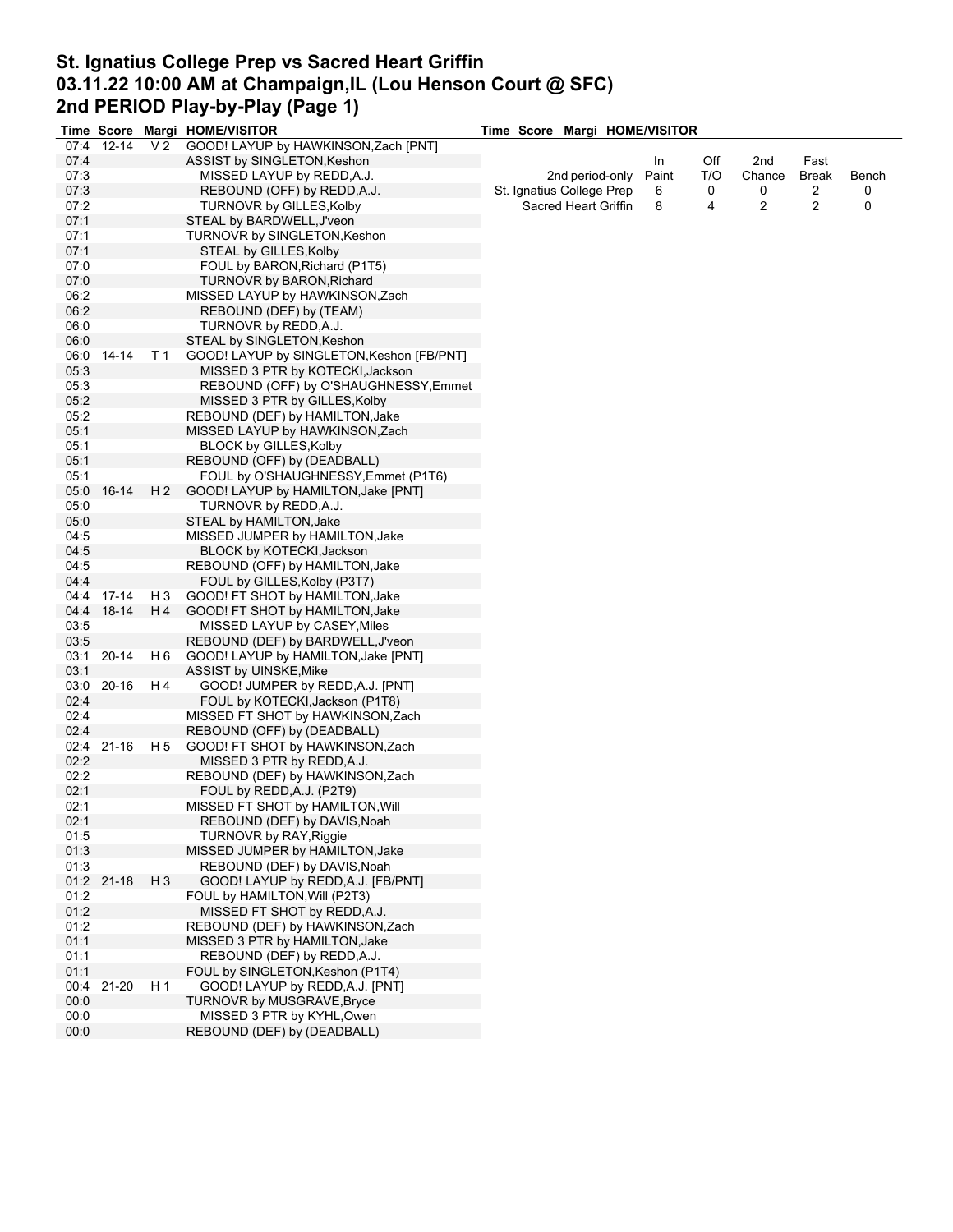## **St. Ignatius College Prep vs Sacred Heart Griffin 03.11.22 10:00 AM at Champaign,IL (Lou Henson Court @ SFC) 3rd PERIOD Play-by-Play (Page 1)**

|      |            |                | Time Score Margi HOME/VISITOR           | Time Score Margi HOME/VISITOR |                      |       |     |        |              |       |
|------|------------|----------------|-----------------------------------------|-------------------------------|----------------------|-------|-----|--------|--------------|-------|
|      | 07:5 21-22 | V <sub>1</sub> | GOOD! TIP-IN by BARON, Richard [PNT]    |                               |                      |       |     |        |              |       |
| 07:5 |            |                | ASSIST by DAVIS, Noah                   |                               |                      | In    | Off | 2nd    | Fast         |       |
|      | 07:2 24-22 | H 2            | GOOD! 3 PTR by HAWKINSON, Zach          |                               | 3rd period-only      | Paint | T/O | Chance | <b>Break</b> | Bench |
| 07:2 |            |                | ASSIST by HAMILTON, Jake                | St. Ignatius College Prep     |                      | 4     | 0   | 4      | 0            | 2     |
| 06:5 |            |                | FOUL by SINGLETON, Keshon (P2T1)        |                               | Sacred Heart Griffin | 10    | 4   | 3      | 6            | 0     |
|      | 06:5 24-23 | H 1            | GOOD! FT SHOT by REDD, A.J.             |                               |                      |       |     |        |              |       |
|      | 06:5 24-24 | T 2            | GOOD! FT SHOT by REDD, A.J.             |                               |                      |       |     |        |              |       |
|      |            |                |                                         |                               |                      |       |     |        |              |       |
|      | 06:5 26-24 | H <sub>2</sub> | GOOD! JUMPER by HAWKINSON,Zach [PNT]    |                               |                      |       |     |        |              |       |
| 06:5 |            |                | ASSIST by HAMILTON, Will                |                               |                      |       |     |        |              |       |
| 06:5 |            |                | FOUL by KOTECKI, Jackson (P2T1)         |                               |                      |       |     |        |              |       |
| 06:4 |            |                | TURNOVR by KOTECKI, Jackson             |                               |                      |       |     |        |              |       |
|      | 05:5 28-24 | H 4            | GOOD! JUMPER by SINGLETON, Keshon       |                               |                      |       |     |        |              |       |
| 05:3 |            |                | FOUL by REDD, A.J. (P3T2)               |                               |                      |       |     |        |              |       |
| 05:3 |            |                | TURNOVR by REDD, A.J.                   |                               |                      |       |     |        |              |       |
| 05:3 |            |                | ASSIST by HAWKINSON, Zach               |                               |                      |       |     |        |              |       |
| 05:2 |            |                | REBOUND (OFF) by HAMILTON, Will         |                               |                      |       |     |        |              |       |
| 04:5 |            |                | MISSED JUMPER by BARDWELL, J'veon       |                               |                      |       |     |        |              |       |
| 04:5 |            |                | REBOUND (DEF) by KOTECKI, Jackson       |                               |                      |       |     |        |              |       |
| 04:5 |            |                | MISSED 3 PTR by BARON, Richard          |                               |                      |       |     |        |              |       |
|      |            |                |                                         |                               |                      |       |     |        |              |       |
| 04:5 |            |                | REBOUND (OFF) by DAVIS, Noah            |                               |                      |       |     |        |              |       |
| 04:5 |            |                | FOUL by HAMILTON, Jake (P1T2)           |                               |                      |       |     |        |              |       |
|      | 04:5 28-25 | $H_3$          | GOOD! FT SHOT by GILLES, Kolby          |                               |                      |       |     |        |              |       |
| 04:5 | 28-26      | H 2            | GOOD! FT SHOT by GILLES, Kolby          |                               |                      |       |     |        |              |       |
| 04:2 |            |                | TURNOVR by BARDWELL, J'veon             |                               |                      |       |     |        |              |       |
| 04:1 |            |                | MISSED JUMPER by REDD, A.J.             |                               |                      |       |     |        |              |       |
| 04:1 |            |                | REBOUND (DEF) by SINGLETON, Keshon      |                               |                      |       |     |        |              |       |
| 04:0 | 30-26      | H 4            | GOOD! LAYUP by HAWKINSON, Zach [FB/PNT] |                               |                      |       |     |        |              |       |
| 04:0 |            |                | ASSIST by SINGLETON, Keshon             |                               |                      |       |     |        |              |       |
| 03:3 |            |                | MISSED 3 PTR by BARON, Richard          |                               |                      |       |     |        |              |       |
| 03:3 |            |                | REBOUND (OFF) by BARON, Richard         |                               |                      |       |     |        |              |       |
| 03:2 |            |                | MISSED 3 PTR by REDD, A.J.              |                               |                      |       |     |        |              |       |
| 03:2 |            |                | REBOUND (OFF) by BARON, Richard         |                               |                      |       |     |        |              |       |
| 03:2 |            |                | FOUL by HAMILTON, Jake (P2T3)           |                               |                      |       |     |        |              |       |
| 03:2 |            |                | TIMEOUT media                           |                               |                      |       |     |        |              |       |
|      |            |                |                                         |                               |                      |       |     |        |              |       |
|      | 03:2 30-27 | H <sub>3</sub> | GOOD! FT SHOT by BARON, Richard         |                               |                      |       |     |        |              |       |
|      | 03:2 30-28 | H <sub>2</sub> | GOOD! FT SHOT by BARON, Richard         |                               |                      |       |     |        |              |       |
| 03:1 | 32-28      | H 4            | GOOD! LAYUP by HAMILTON, Jake [PNT]     |                               |                      |       |     |        |              |       |
| 03:1 |            |                | ASSIST by HAMILTON, Will                |                               |                      |       |     |        |              |       |
| 03:0 | 32-30      | H 2            | GOOD! LAYUP by CASEY, Miles [PNT]       |                               |                      |       |     |        |              |       |
| 02:3 |            |                | MISSED 3 PTR by HAMILTON, Jake          |                               |                      |       |     |        |              |       |
| 02:3 |            |                | REBOUND (DEF) by CASEY, Miles           |                               |                      |       |     |        |              |       |
| 02:0 |            |                | MISSED JUMPER by REDD, A.J.             |                               |                      |       |     |        |              |       |
| 02:0 |            |                | REBOUND (DEF) by BARDWELL, J'veon       |                               |                      |       |     |        |              |       |
|      | 01:5 34-30 | H 4            | GOOD! LAYUP by HAMILTON, Will [FB/PNT]  |                               |                      |       |     |        |              |       |
| 01:5 |            |                | ASSIST by BARDWELL, J'veon              |                               |                      |       |     |        |              |       |
| 01:2 |            |                | MISSED 3 PTR by GILLES, Kolby           |                               |                      |       |     |        |              |       |
| 01:2 |            |                | REBOUND (DEF) by SINGLETON, Keshon      |                               |                      |       |     |        |              |       |
| 01:1 |            |                | MISSED LAYUP by HAWKINSON, Zach         |                               |                      |       |     |        |              |       |
| 01:1 |            |                | <b>BLOCK by GILLES, Kolby</b>           |                               |                      |       |     |        |              |       |
|      |            |                |                                         |                               |                      |       |     |        |              |       |
| 01:0 |            |                | REBOUND (OFF) by HAWKINSON, Zach        |                               |                      |       |     |        |              |       |
| 01:0 | 37-30      | H 7            | GOOD! 3 PTR by HAMILTON, Jake           |                               |                      |       |     |        |              |       |
| 01:0 |            |                | ASSIST by HAWKINSON, Zach               |                               |                      |       |     |        |              |       |
| 00:4 |            |                | TURNOVR by KEMP, John                   |                               |                      |       |     |        |              |       |
| 00:4 |            |                | STEAL by HAMILTON, Will                 |                               |                      |       |     |        |              |       |
| 00:3 | 39-30      | H 9            | GOOD! LAYUP by HAMILTON, Jake [FB/PNT]  |                               |                      |       |     |        |              |       |
| 00:3 |            |                | <b>ASSIST by HAMILTON, Will</b>         |                               |                      |       |     |        |              |       |
| 00:0 | 39-33      | H 6            | GOOD! 3 PTR by DAVIS, Noah              |                               |                      |       |     |        |              |       |
| 00:0 |            |                | ASSIST by REDD, A.J.                    |                               |                      |       |     |        |              |       |
|      |            |                |                                         |                               |                      |       |     |        |              |       |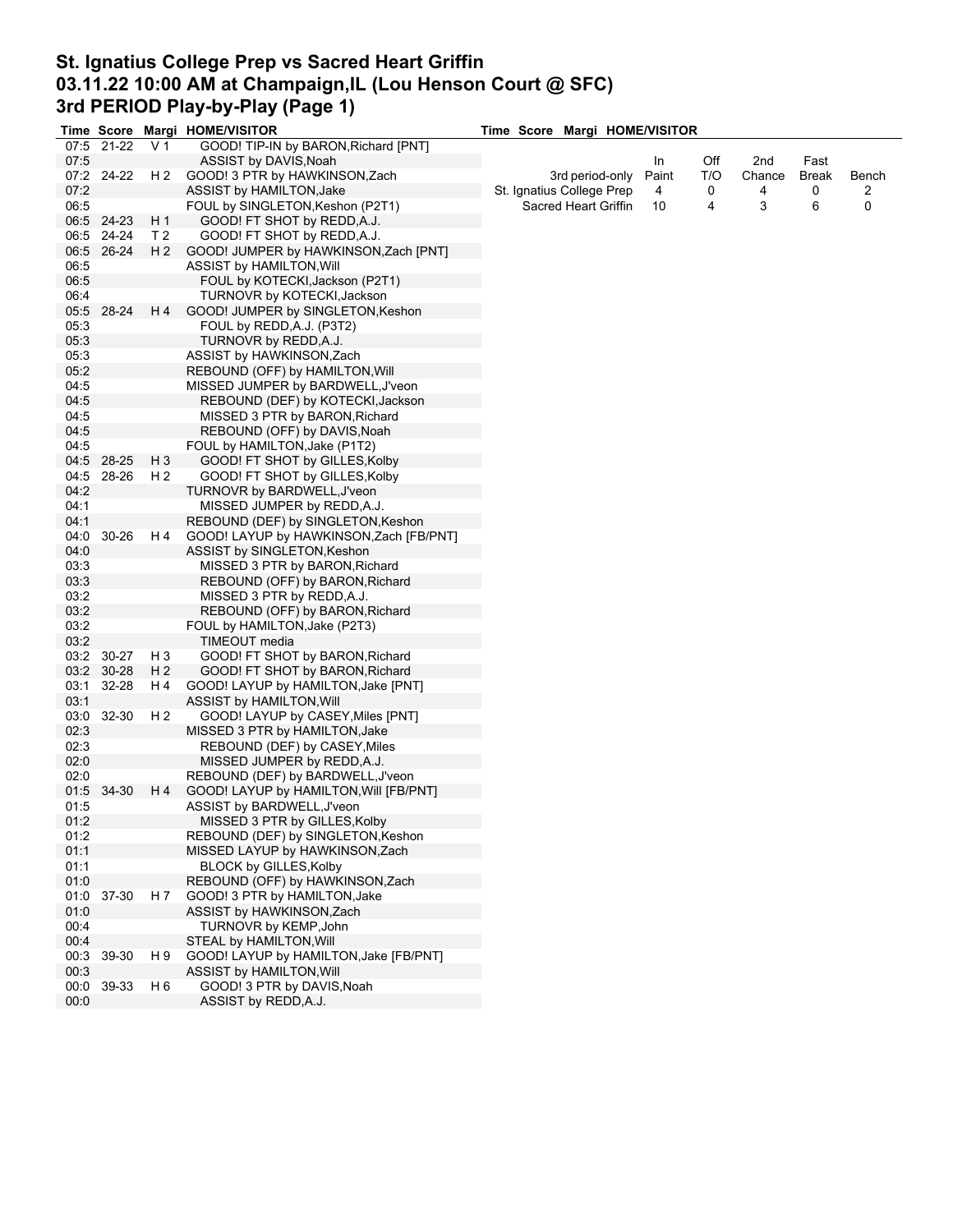# **St. Ignatius College Prep vs Sacred Heart Griffin 03.11.22 10:00 AM at Champaign,IL (Lou Henson Court @ SFC) 4th PERIOD Play-by-Play (Page 1)**

|      |            |                | Time Score Margi HOME/VISITOR         |      | <b>Time Score</b> |                             | Margi HOME/VISITOR                       |
|------|------------|----------------|---------------------------------------|------|-------------------|-----------------------------|------------------------------------------|
| 07:4 |            |                | MISSED JUMPER by HAMILTON, Jake       | 00:4 |                   |                             | MISSED JUMPER by BARON, Richard          |
| 07:4 |            |                | REBOUND (DEF) by GILLES, Kolby        | 00:4 |                   |                             | REBOUND (DEF) by SINGLETON, Keshon       |
| 07:2 |            |                | MISSED JUMPER by DAVIS, Noah          | 00:3 |                   |                             | FOUL by McINTYRE, Kyle (P1T9)            |
| 07:2 |            |                | REBOUND (DEF) by HAWKINSON, Zach      | 00:3 |                   |                             | MISSED FT SHOT by BARDWELL, J'veon       |
| 06:5 |            |                | MISSED 3 PTR by BARDWELL, J'veon      | 00:3 |                   |                             | REBOUND (OFF) by (DEADBALL)              |
|      |            |                |                                       |      |                   |                             | MISSED FT SHOT by BARDWELL, J'veon       |
| 06:5 |            |                | REBOUND (DEF) by REDD, A.J.           | 00:3 |                   |                             |                                          |
| 06:3 |            |                | MISSED JUMPER by GILLES, Kolby        | 00:3 |                   |                             | REBOUND (OFF) by (DEADBALL)              |
| 06:3 |            |                | BLOCK by HAWKINSON, Zach              | 00:3 |                   |                             | FOUL by GILLES, Kolby (P5T10)            |
| 06:3 |            |                | REBOUND (OFF) by GILLES, Kolby        | 00:3 |                   |                             | MISSED FT SHOT by SINGLETON, Keshon      |
| 06:2 |            |                | MISSED 3 PTR by REDD, A.J.            | 00:3 |                   |                             | REBOUND (OFF) by (DEADBALL)              |
| 06:2 |            |                | REBOUND (OFF) by REDD, A.J.           |      | 00:3 48-39        | H 9                         | GOOD! FT SHOT by SINGLETON, Keshon       |
| 06:2 | 39-35      | H 4            | GOOD! JUMPER by REDD, A.J. [PNT]      | 00:2 |                   |                             | MISSED JUMPER by DAVIS, Noah             |
| 05:5 |            |                | MISSED JUMPER by HAMILTON, Jake       | 00:2 |                   |                             | REBOUND (DEF) by SINGLETON, Keshon       |
| 05:5 |            |                | REBOUND (DEF) by (TEAM)               | 00:1 |                   |                             | FOUL by KOTECKI, Jackson (P5T11)         |
| 05:3 |            |                | MISSED JUMPER by KOTECKI, Jackson     | 00:1 | 49-39             | H 10                        | GOOD! FT SHOT by BARDWELL, J'veon        |
| 05:3 |            |                | BLOCK by HAMILTON, Jake               | 00:1 |                   | 50-39 H 11                  | GOOD! FT SHOT by BARDWELL, J'veon        |
| 05:2 |            |                | REBOUND (OFF) by KOTECKI, Jackson     | 00:0 |                   |                             | MISSED 3 PTR by McINTYRE, Kyle           |
| 05:2 |            |                |                                       | 00:0 |                   |                             |                                          |
|      |            |                | MISSED 3 PTR by CASEY, Miles          |      |                   |                             | REBOUND (DEF) by HAMILTON, Jake          |
| 05:2 |            |                | REBOUND (DEF) by HAWKINSON, Zach      |      |                   |                             |                                          |
| 04:5 |            |                | MISSED JUMPER by HAWKINSON, Zach      |      |                   |                             | In<br>Off<br>2nd<br>Fast                 |
| 04:5 |            |                | REBOUND (OFF) by HAWKINSON, Zach      |      |                   | 4th period-only             | T/O<br>Paint<br>Chance<br>Break<br>Bench |
| 04:5 |            |                | FOUL by KOTECKI, Jackson (P3T3)       |      |                   | St. Ignatius College Prep   | 4<br>3<br>3<br>0<br>0                    |
|      | 04:5 40-35 | H 5            | GOOD! FT SHOT by HAWKINSON, Zach      |      |                   | <b>Sacred Heart Griffin</b> | 0<br>4<br>0<br>0<br>4                    |
| 04:5 | 41-35      | H <sub>6</sub> | GOOD! FT SHOT by HAWKINSON, Zach      |      |                   |                             |                                          |
| 04:3 |            |                | FOUL by BARDWELL, J'veon (P2T4)       |      |                   |                             |                                          |
| 04:3 | 41-36      | H 5            | GOOD! FT SHOT by REDD, A.J.           |      |                   |                             |                                          |
| 04:3 |            |                | MISSED FT SHOT by REDD, A.J.          |      |                   |                             |                                          |
| 04:3 |            |                | REBOUND (DEF) by HAWKINSON, Zach      |      |                   |                             |                                          |
|      |            |                |                                       |      |                   |                             |                                          |
| 04:1 |            |                | TIMEOUT TEAM                          |      |                   |                             |                                          |
| 04:0 |            |                | <b>TURNOVR by HAMILTON, Will</b>      |      |                   |                             |                                          |
| 04:0 |            |                | STEAL by BARON, Richard               |      |                   |                             |                                          |
| 03.3 |            |                | MISSED 3 PTR by GILLES, Kolby         |      |                   |                             |                                          |
| 03:3 |            |                | REBOUND (OFF) by REDD, A.J.           |      |                   |                             |                                          |
| 03:3 |            |                | TIMEOUT MEDIA                         |      |                   |                             |                                          |
| 03:2 |            |                | FOUL by BARDWELL, J'veon (P3T5)       |      |                   |                             |                                          |
| 03:2 | 41-37      | H 4            | GOOD! FT SHOT by REDD, A.J.           |      |                   |                             |                                          |
| 03:2 |            |                | MISSED FT SHOT by REDD, A.J.          |      |                   |                             |                                          |
| 03:2 |            |                | REBOUND (OFF) by (TEAM)               |      |                   |                             |                                          |
| 03:0 |            |                | MISSED JUMPER by REDD, A.J.           |      |                   |                             |                                          |
| 03:0 |            |                | REBOUND (DEF) by HAWKINSON, Zach      |      |                   |                             |                                          |
| 02:3 |            |                | TIMEOUT 30sec                         |      |                   |                             |                                          |
|      |            |                |                                       |      |                   |                             |                                          |
| 02:2 | 43-37      | H 6            | GOOD! LAYUP by HAWKINSON, Zach [PNT]  |      |                   |                             |                                          |
| 02:2 |            |                | ASSIST by HAMILTON, Jake              |      |                   |                             |                                          |
| 02:0 |            |                | MISSED 3 PTR by REDD, A.J.            |      |                   |                             |                                          |
| 02:0 |            |                | REBOUND (DEF) by HAWKINSON, Zach      |      |                   |                             |                                          |
| 01:5 |            |                | FOUL by REDD, A.J. (P4T4)             |      |                   |                             |                                          |
|      | 01:4 45-37 | H 8            | GOOD! LAYUP by BARDWELL, J'veon [PNT] |      |                   |                             |                                          |
| 01:3 |            |                | MISSED JUMPER by REDD, A.J.           |      |                   |                             |                                          |
| 01:3 |            |                | REBOUND (DEF) by HAWKINSON, Zach      |      |                   |                             |                                          |
| 01:2 |            |                | FOUL by REDD, A.J. (P5T5)             |      |                   |                             |                                          |
| 01:2 |            |                | MISSED DUNK by HAWKINSON, Zach        |      |                   |                             |                                          |
| 01:2 |            |                | <b>BLOCK by BARON, Richard</b>        |      |                   |                             |                                          |
| 01:1 |            |                | REBOUND (DEF) by GILLES, Kolby        |      |                   |                             |                                          |
| 01:0 |            |                | MISSED 3 PTR by DAVIS, Noah           |      |                   |                             |                                          |
|      |            |                |                                       |      |                   |                             |                                          |
| 01:0 |            |                | REBOUND (DEF) by BARDWELL, J'veon     |      |                   |                             |                                          |
| 01:0 |            |                | FOUL by GILLES, Kolby (P4T6)          |      |                   |                             |                                          |
| 01:0 |            |                | TIMEOUT 30sec                         |      |                   |                             |                                          |
| 01:0 |            |                | TURNOVR by BARDWELL, J'veon           |      |                   |                             |                                          |
| 01:0 |            |                | STEAL by CASEY, Miles                 |      |                   |                             |                                          |
| 00:5 | 45-39      | H 6            | GOOD! LAYUP by GILLES, Kolby [PNT]    |      |                   |                             |                                          |
| 00:5 |            |                | ASSIST by DAVIS, Noah                 |      |                   |                             |                                          |
| 00:5 |            |                | <b>TIMEOUT TEAM</b>                   |      |                   |                             |                                          |
| 00:5 |            |                | <b>TIMEOUT TEAM</b>                   |      |                   |                             |                                          |
| 00:5 |            |                | FOUL by O'SHAUGHNESSY, Emmet (P2T7)   |      |                   |                             |                                          |
| 00:5 |            |                | MISSED FT SHOT by SINGLETON, Keshon   |      |                   |                             |                                          |
| 00:5 |            |                | REBOUND (OFF) by SINGLETON, Keshon    |      |                   |                             |                                          |
| 00:5 |            |                | FOUL by KOTECKI, Jackson (P4T8)       |      |                   |                             |                                          |
|      |            |                |                                       |      |                   |                             |                                          |
|      | 00:5 46-39 | H 7            | GOOD! FT SHOT by SINGLETON, Keshon    |      |                   |                             |                                          |
|      | 00:5 47-39 | H 8            | GOOD! FT SHOT by SINGLETON, Keshon    |      |                   |                             |                                          |